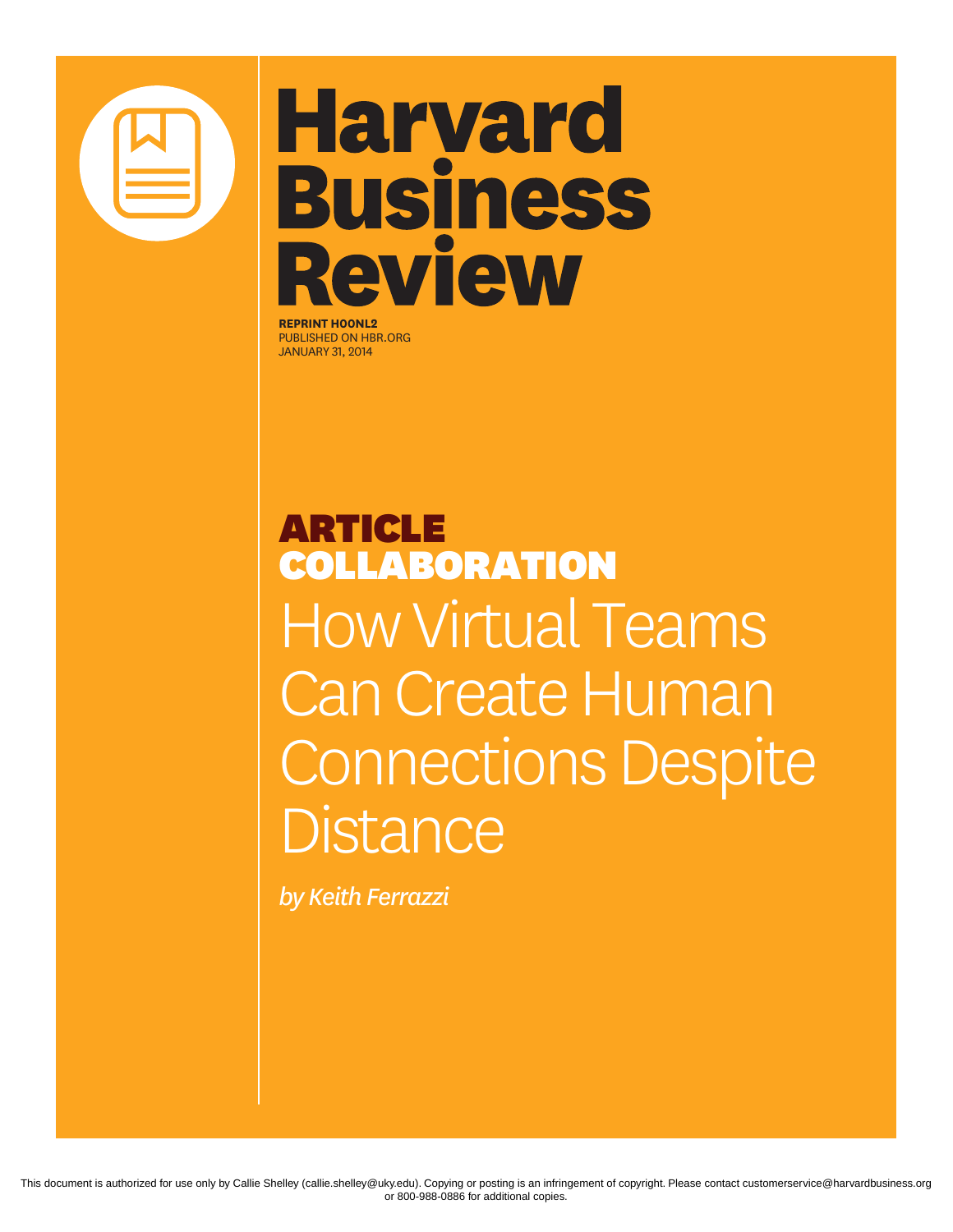

### COLLABORATION

## **How Virtual Teams Can Create Human Connections Despite Distance**

by Keith Ferrazzi **JANUARY 31, 2014**

In a recent Unify survey of knowledge workers, 79% of respondents reported working always or frequently in virtual teams, but only 44% found virtual communication as productive as face-to-face communication. The vast majority connected via email, phone, or conference calls even though 72% said video would make teamwork easier. Only 34% of people use video to collaborate with coworkers. And 43% feel confused and overwhelmed by the mishmash of collaboration technology at their disposal.

I'm seeing a new generation of technology emerge that can make dispersed teams more productive than collocated teams. Forrester Research's Henry Dewing says some enlightened users are beginning to prefer to meet in their video and web conferencing platforms instead of in a physical conference room.

However, to make virtual teamwork work this well, you'll need to move your team to a new set of behaviors, not just to a new generation of technology, with human engagement as the first priority.

The behavior gaps that keep virtual teams from reaching their goals fall in three buckets:

- 1. Setting ground rules for managing virtual communications
- 2. Aligning personal and professional goals

COPYRIGHT © 2014 HARVARD BUSINESS SCHOOL PUBLISHING CORPORATION. ALL RIGHTS RESERVED. 2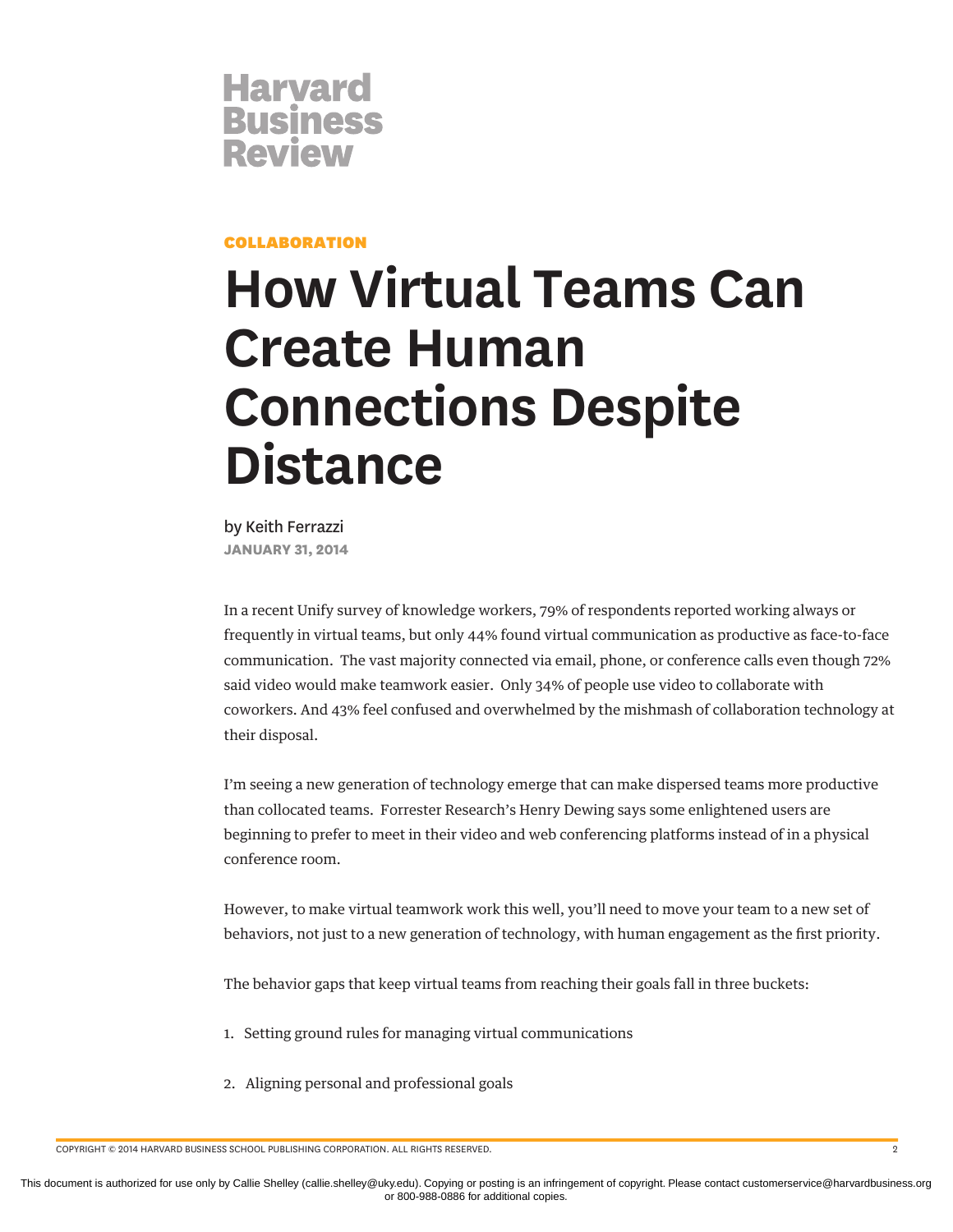3. Strengthening relationships to enable the candor required for true collaboration

#### **Setting Ground Rules**

Do a personal and professional check-in: While it's common for employees who are co-located to chat about what's going on in their lives, sharing a recent success at work or a personal story before a meeting begins, it's much less common among virtual teams.

But this efficiency-driven approach to team collaboration overlooks something important: Humans are intensely social beings. They need to feel connected. Personal sharing is one of the easiest and most overlooked ways to create that connection, especially when staff are remote.

A personal/professional check in at the beginning of meetings makes people feel part of a team. It's probably the easiest way to overcome the isolation that can creep in when people don't work together physically.

Don't allow multitasking: Research shows that multitasking during conference calls is extremely common. In some studies, as high as 90 percent of people acknowledge they do other things during these calls, from a wide range of places, including the kitchen, the pool, and yes, the bathroom.

I can't emphasize enough how important it is for collaboration that everyone be mentally present and engaged during meetings, not working on another project or checking email. As a manager, if you set that as an expectation from the outset—and call on people often to share their thoughts—chances are good they will.

Limit mute whenever practical: Besides encouraging general disengagement, the dead air of mute kills any attempt at humor and eliminates the bonding value of shared laughter.

#### **Getting Alignment**

Melding personal and professional goals: Much as some business leaders would like to believe that people are motivated exclusively by the business's long-range objectives and will selflessly devote their full energies to a project because that's what's best for the company, it's just not so.

The more closely a leader can tap into and align her staff's personal goals with the business goal, the more committed and engaged her people will be. For instance, an up-and-coming employee might be told that if a new project turns into a viable business, she'll be promoted to run it. I've also boosted team engagement at clients by focusing on the mission employees and many organizations share to serve customers exceedingly well.

Making work more joyful by full engagement with the virtual project team should be one of the goals shared.

COPYRIGHT © 2014 HARVARD BUSINESS SCHOOL PUBLISHING CORPORATION. ALL RIGHTS RESERVED. 3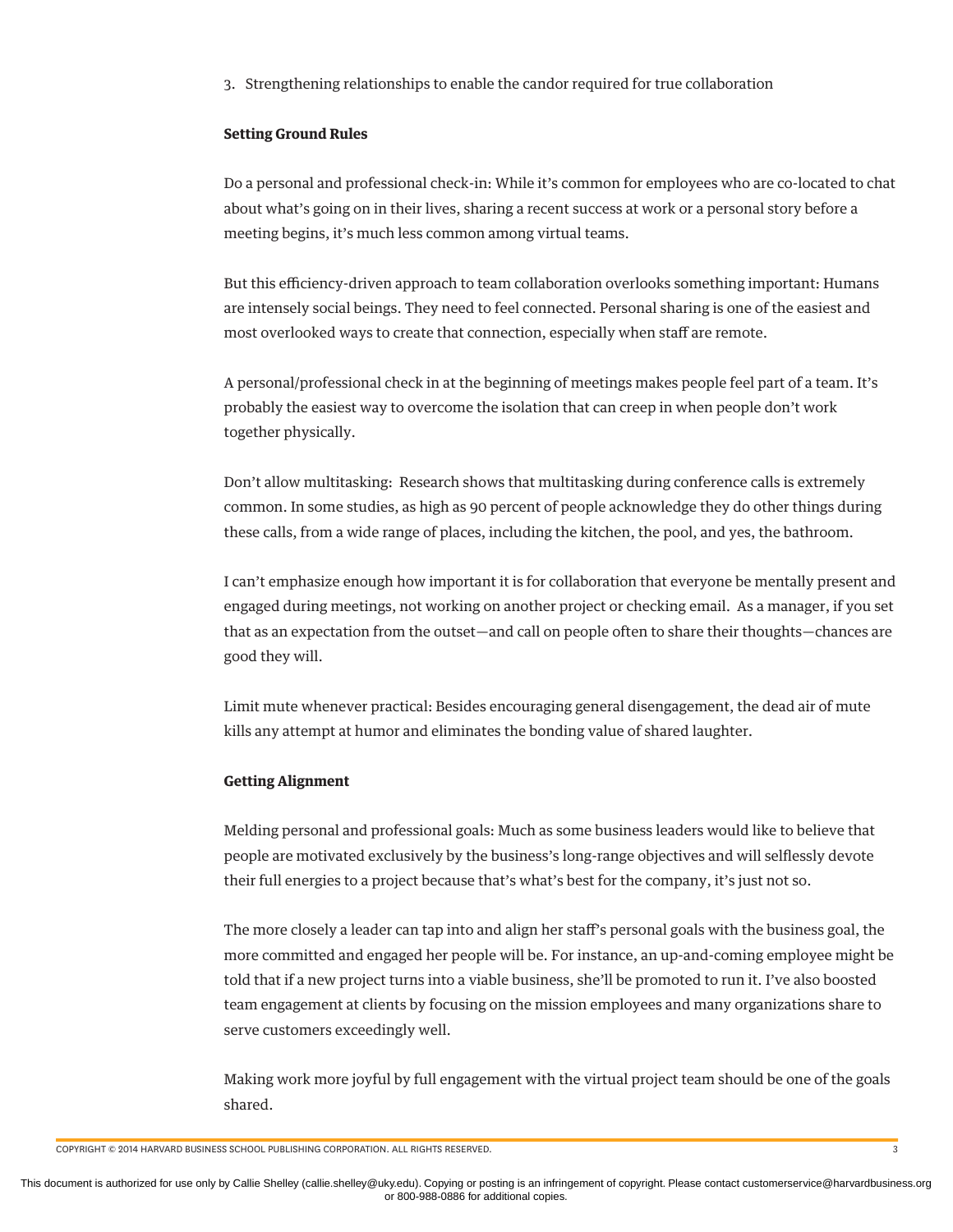Striking the personal/professional life balance: People are slowly becoming more comfortable talking about the new work/life blend that comes with working remotely. "When you're on a large conference call and a baby cries or a dog barks or a doorbell rings, people don't make comments quite as much anymore," says Forrester's Dewing.

I'd go further than that. I'd recommend you focus for a moment on the bark, the cry, or the ring. Use it as a reason to engage in a way that goes beyond the initial "personal/professional check in." Sharing about Spike the dog helps people bond, relax, and trust each other.

I know a very successful CEO who runs his company remotely—and readily admits he wears pajamas most of the morning. He doesn't assume work is getting done because employees spend long hours in the office. The new work/life balance means that you do what you need to do at the time that's most convenient. If that means taking your kid to the dentist at noon—or making a call to Singapore at midnight—so be it.

#### **Creating Candor**

We've all been in meetings where the real conversation only starts after the meeting ends. But shame on you if you're one of those managers who's responsible for creating a climate where employees don't feel they can speak their minds.

Achieving candor is hard enough for co-located teams. It's all the more challenging in a virtual environment. But make no mistake, candor is the #1 indicator of team productivity.

To keep the conversation candid.

Appoint someone to be the team's "Yoda": Add a bit of levity to meetings by turning to the Yoda of the day at critical points during the meeting and ask, "So, what's going on here that nobody's talking about?"

Reward naysayers: Give warm, generous praise to team members who aren't afraid to speak their minds when everyone else appears to be in agreement on an issue.

Leverage confidentiality: During the transition to candor, it can be helpful to ask team members to share thoughts anonymously. Keep in mind that employees who are used to unresponsive managers will be watching closely to make sure the facilitator doesn't subtly dismiss issues or minimize their importance.

As you work to make this transition, it's important to keep in mind how deeply ingrained many human behaviors are. In the early days of the human species, if you weren't part of a tribe, you risked being eaten by a predator. Forming groups is a core component of who we are. Trust me: No team will achieve greatness as individuals working independently. We need to get people to let their guard

COPYRIGHT © 2014 HARVARD BUSINESS SCHOOL PUBLISHING CORPORATION. ALL RIGHTS RESERVED. 4